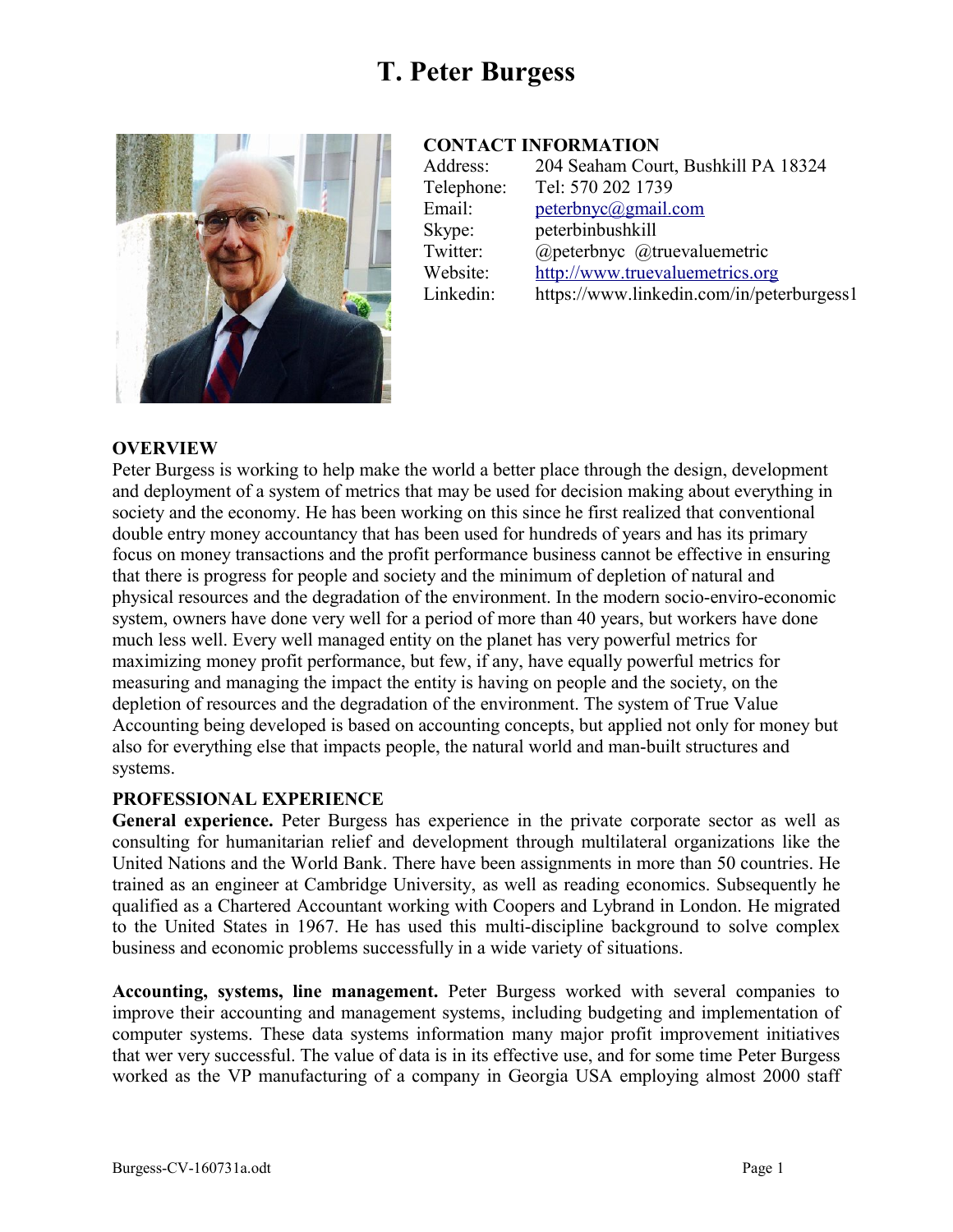## **T. Peter Burgess**

where he achieved record volume and improved productivity. Good accounting helps avoid problems, and makes difficult problems easier to solve.

**Developing countries**. Burgess's concern about ineffective development investment goes back to the 1970s when he was CFO of a New Jersey based international company. The high rate of failure of economic development projects was obvious on the ground, but seemed to be hidden in the paperwork. Over the years he has worked to address the constraints of development and in this context has promoted better accountancy and professional management which can be facilitated by appropriate use of modern technology. Assignments include work on the 1980s famine in Ethiopia and other countries of the Sahel, work with refugees in several places in Africa, work on post war reconstruction in Africa, and South Central Asia, work on post independence development planning (Namibia).

**Teamwork**. Burgess works best as part of a team. He is very good at analysis, and understanding issues and identifying solutions, but less good at direct implementation. That is where a team is important. He has been a corporate CFO where he was able to identify performance improvement opportunities which others were able to implement. He was a Vice President Manufacturing in charge of a thousand plus employee operation company, and in this role identified all sorts of profit improvement opportunities which others in the team implemented with incredible success. He has been a UN consultant working to find ways to address refugee problems which others then implemented with great success. He is an analytical self starter and thinks in a "systemic" manner. Solutions are rarely simple and obvious, but when systemic solutions are applied to systemic problems, significant improvement are possible and better performance achieved.

### **EMPLOYMENT HISTORY**

| $2005$ to now | TrueValueMetrics.org developing True Value Accounting to facilitate better<br>metrics and a better world |
|---------------|----------------------------------------------------------------------------------------------------------|
|               | Transparency and Accountability Network (Tr-Ac-Net) developing an                                        |
|               | international network to change the dynamic of corporate responsibility                                  |
| 1997 to now   | Burgess Management Associates  independent consultancy                                                   |
|               | Consultancy in development, Somalia, West Africa, development systems                                    |
|               | trade development, business plans for international trade, etc.                                          |
|               | 1995 to 1997 KPMG/Barents Group LLC. Director/Senior Consultant                                          |
|               | Financial accounting and management reform for Kazakhstan.                                               |
|               | Government financial accounting and MIS development for Barbados                                         |
|               | 1978 to 1994 Burgess Management Associates independent consultancy                                       |
|               | Worked as adviser on assignments funded by UNDP, IFAD, World Bank,                                       |
|               | UNHCR. Worked at various stages of project cycle from identification                                     |
|               | and planning to post implementation evaluation. Specialized in reform                                    |
|               | and policy issues with emphasis on planning and financial management,                                    |
|               | humanitarian and emergency situations, sustainable development,                                          |
|               | human resource issues and training.                                                                      |
|               | 1974 to 1978 Continental Seafoods Inc. VP Finance and International Controller                           |
|               | Financial accounting, budgets and planning, fisheries sector development,                                |
|               | international project management, human resource administration                                          |
|               | 1070 to 1074 Culton Industries Inc. Cornersts Dudget Menegar (Southern States                            |

1970 to 1974 Gulton Industries Inc. … Corporate Budget Manager / Southern States